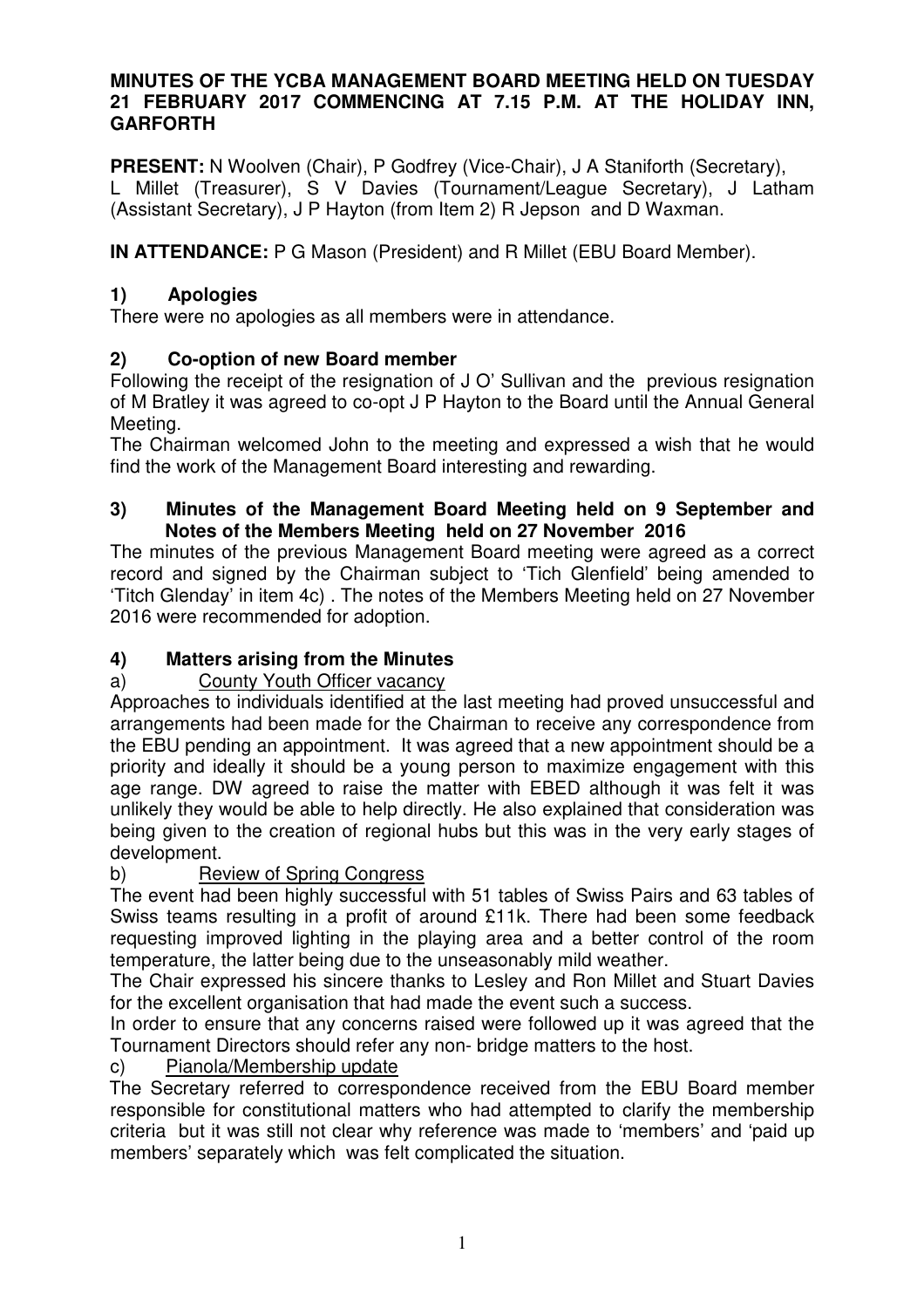RJ was asked to consider the current wording contained within the constitution and suggest changes in consultation with the Secretary who would refer the matter to the EBU for their approval.

RM suggested a flow chart would be beneficial and he would ask the EBU to produce one.

The progression of data records on the Pianola database was raised and this was still difficult as other than downloading the data from the EBU database there was a need to continually update the records to ensure they were current. The EBU had stated there was no facility to send individual notifications of new and ceased members and some affiliated clubs would not share data to enable the Pianola database to be kept up to date. RM agreed to raise this with the EBU.

d) Review of David Bakhshi training seminar

This had been very well received with much positive feedback and consideration was being given to a second session later in 2017 to be arranged again by Ian Johns.

e) Progress on establishment of Facebook page and Congress Manual

LM reported that she was meeting the new website developer and would discuss the development of a Facebook page. It was known that Sheffield and Leeds BCs along with the EBU had Facebook pages.

Work to produce a Congress Manual had commenced.

f) Training Seminar for Yorkshire League Division 4 and below

The Bridge Development Committee would arrange a training seminar for players in the Yorkshire League divisions four and below.

g) Bridge Development Grant

 EBU had decided that the initial grant for the membership drive would be a total of £5k with the possibility of a further sum at a later date. The grant was primarily for publicity.

# **5) County 'A' Selection Arrangements**

 Two of the three selectors of the County 'A' teams selectors had resigned after the 2016 Tollemache qualifying event.

It was agreed to appoint Graham Jepson and John Hayton as selectors along with Nick Woolven and that both selection committees should work together when finalising Northern Bridge League teams.

### **6) Procedures for Duplimated Boards**

It was agreed that the Yorkshire League committee be asked to review and provide recommendations on procedures for the duplimating of boards.

### **7) Financial Update and Accounts**

The Treasurer reported that the financial situation was very healthy with an increasing balance as a result of excess income over expenditure from Congress events. Purchases of fifteen new bridge mates (making a total of 70), 2400 packs of cards and a new laptop had been made.

The issue of the threshold for vat was raised and the Treasurer reported that there was no issue in the current financial year as there was no Easter Congress in the current year although some entry fees may be received prior to 31 March 2017. There would though be two Easter Congresses in the 2017/18 financial year and income levels would need to be monitored.

The year-end accounts would again be prepared by Brown Butler as previously agreed.

# **8) Bridge Development Committee Report**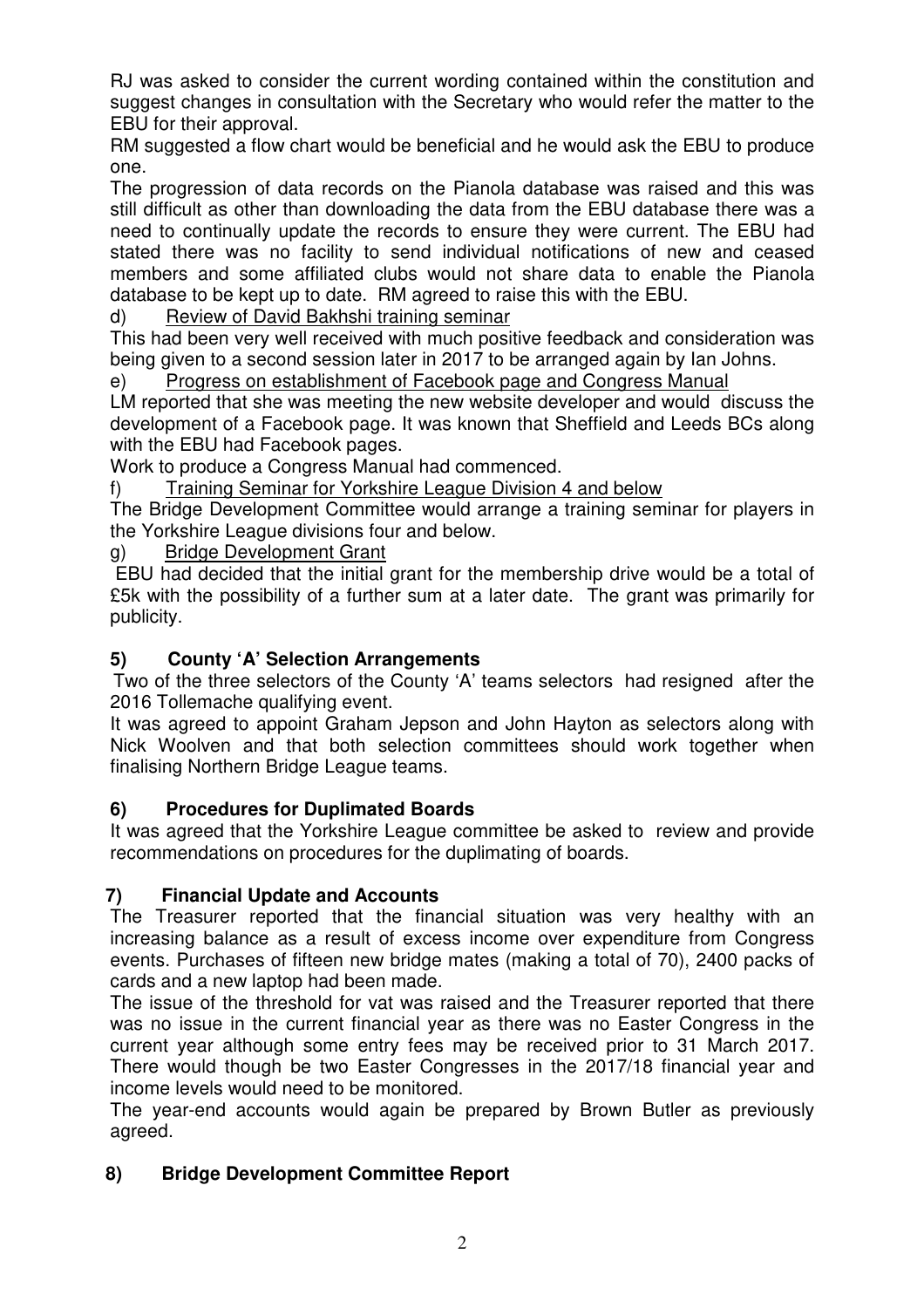The committee continued to work well and the wider representation was felt to be particularly beneficial.

David Guild who resides in Ilkley had been recommended for appointment as the Regional Development Officer and had occupied a stand for the whole of the Spring Congress weekend. The appointment on a self-employed contractual basis was to spearhead the membership drive and to provide direct support to clubs. The appointment was unanimously endorsed.

Visits had been made to some clubs with declining membership and support was being given to Pickering to train directors.

The EBU Club Liaison Officer (Bev Purvis) had attended a meeting and was working to support the work of the committee.

The biggest challenge seemed to be attracting new players from classes to competitive sessions within clubs and beyond. It was recognised that current teacher training courses required review and EBED were hoping to issue a revised content and provide additional training for existing teachers throughout 2017. It was explained that teacher training courses would no longer be free but a 20% discount applied by the EBU and a further 20% by YCBA from a total cost of £106. Leeds BC were hosting a teacher training course on 6/7 May 2017.

The Chairman had arranged to visit Settle BC who were considering affiliating to the EBU on 7 March 2017.

### **9) 2017/18 competition calendar and entry fees**

A message of appreciation was extended to R Jepson for carrying out a comprehensive review of the Yorkshire League rules. There was a need to include situations where incorrect seating arrangements had been enacted and for exceptional late arrival. RJ was asked to draft a short synopsis of team captains' responsibilities.

Consideration was given to a draft calendar circulated at the meeting which confirmed the Yorkshire League dates agreed by the Yorkshire League committee. The competition calendar was to be prepared for the AGM and printed for circulation at the Northern Summer Congress.

The issue of entry fees for one day competition was raised as it was known that other counties had much reduced fees due to either no catering or provision of just a light afternoon tea between sessions. The issue of the number of boards played in two session events was discussed as a number of YCBA out sourced events and one day competitions in other counties played in the region of 42 boars which seemed preferable to many club players.

It was agreed that entry fees for all competitions in 2017/18 should remain the same as for 2016/17 but the amount payable to clubs should increase to £12 per head to cover rising food costs. Improver sessions would continue to be subsidised but remain at £10 per head with some enhancements such as tea/coffee included where this could be facilitated.

The Chairman agreed to convene a meeting of the Tournament Committee to finalise the calendar.

### **10) Arrangements for the next AGM/Constitutional changes**

There were no major changes constitutional changes to be put forward to the AGM other than the revision to the membership criteria and the Secretary in conjunction with R Jepson would identify any minor amendments required.

LM had arranged for a separate room and there was a need to determine refreshments to be provided on arrival and at the end of the meeting around 12.45 pm. prior to bridge commencing at 1.30pm. In view of the change of day and venue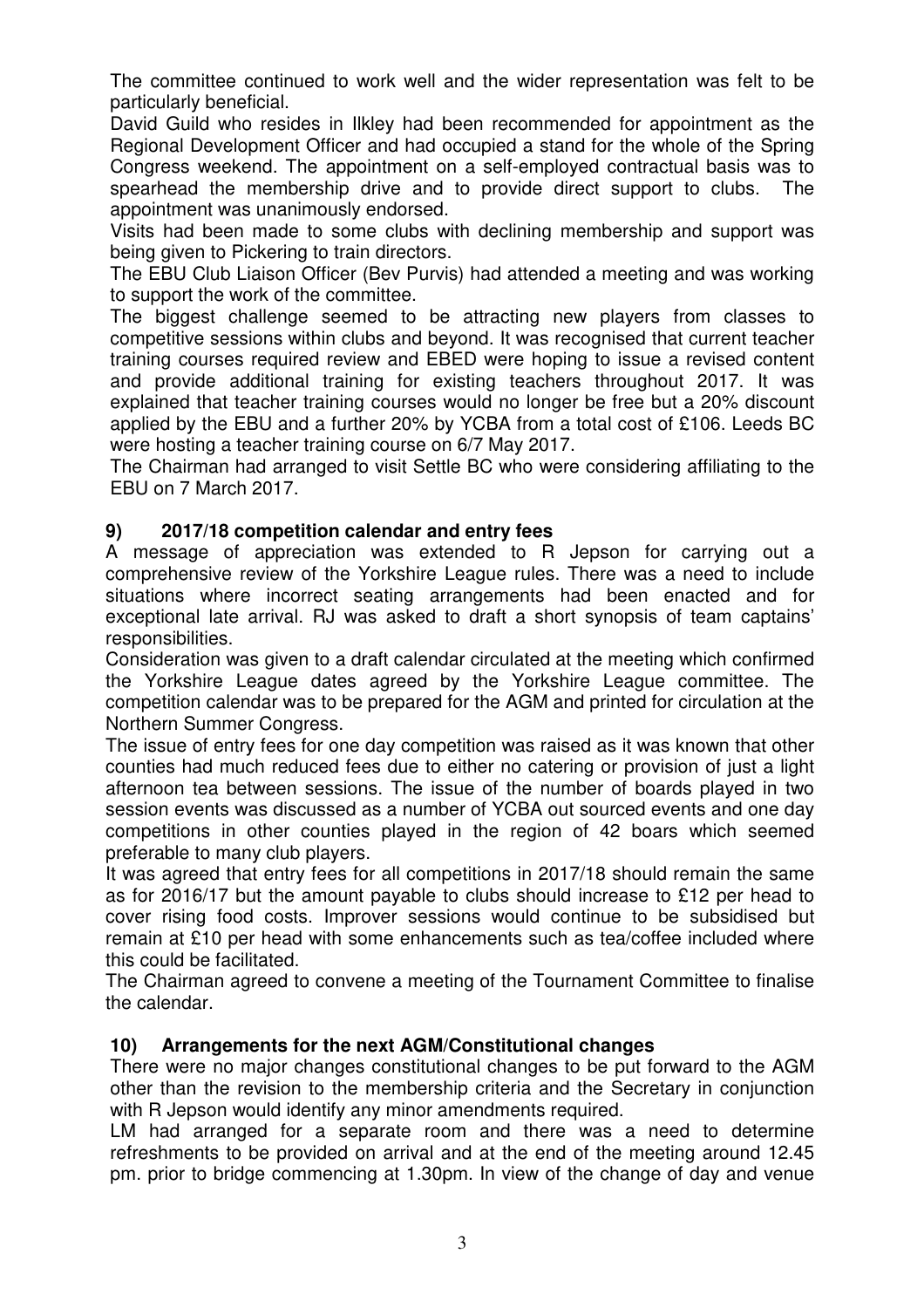there would be a need to publicise the details in order to ensure the meeting was quorate.

Discussion took place as to whether a demonstration on the new EBU free Score program (which could replace 'Score bridge') could be facilitated prior to the AGM and whether a session on new laws could be provided. It was agreed that this could be best enacted on a separate day with two sessions and possibly bridge in the evening and a date and venue would need to be sourced. JL reported that the Bridge Inn at Wetherby had enquired as to whether YCBA were considering any further events as the hotel had been refurbished.

It was agreed that there would be no changes to P2P rates and other associated fees for 2018/19.

### **11) Review of Corwen, Pachabo ,Tollemache and Presidents Cup expenses**

It was agreed that the expense rates remain at £120 per team for the Pachabo and £30 per player for the Corwen. Accommodation for the Tollemache and Presidents Cup would continue to be paid in full (rather than a fixed amount which could be either more or less than the cost of the accommodation). Additional support could be given to anyone unwaged. All entry fees would be met by YCBA.

### **12) Review of expenses rates for Officers**

Mileage expenses would remain in line with the HMRC rates in excess of 10,000 miles currently 25p per mile. It was agreed that shareholder expenses would be linked to EBU rates which included the full cost of travel and currently £17.50 subsistence.

Director expense rates would continue to be in line with EBU rates.

### **13) Arrangements and fees for 2017 Northern Bridge League**

Entry fees remained the same for players at £12.50 with a £15 reduction to £60 per team. It was agreed the players fee remain at £7 per match. The actual number of teams competing was still to be finalised. It was noted that the C division had three Lancashire venues and only one Yorkshire venue. The secretary agreed to clarify whether Leeds BC had agreed to host a match and if not the reasons for this.

The date for the next selection committee meeting was provisionally agreed as Friday 7 April 2017 at J Latham's commencing at 10.00 a.m. for the 'A' selectors and 11.30 am for the 'B' and 'C; selectors.

### **14) Succession Planning/Role Descriptions**

It was accepted there was a need to ensure that appropriate arrangements were in place to ensure the continuity of all administrative and organisational functions in the event that those with key roles were unable or unwilling to continue. As the new Regional Development Officer had experience with this it was agreed he be approached for advice to assist with the issue. There was wide recognition of the work that SVD undertook with both tournament and Yorkshire league organisation and he had recently expressed a wish to relinquish the organisation of the three simultaneous pairs events. It was agreed that a volunteer should be sought to undertake this and this be included in the next edition of the YCBA news.

Arrangements were being made by PGM for Mike Jackson to provide support with the compilation of the league fixtures.

### **15) Any other business**

No items were raised.

.